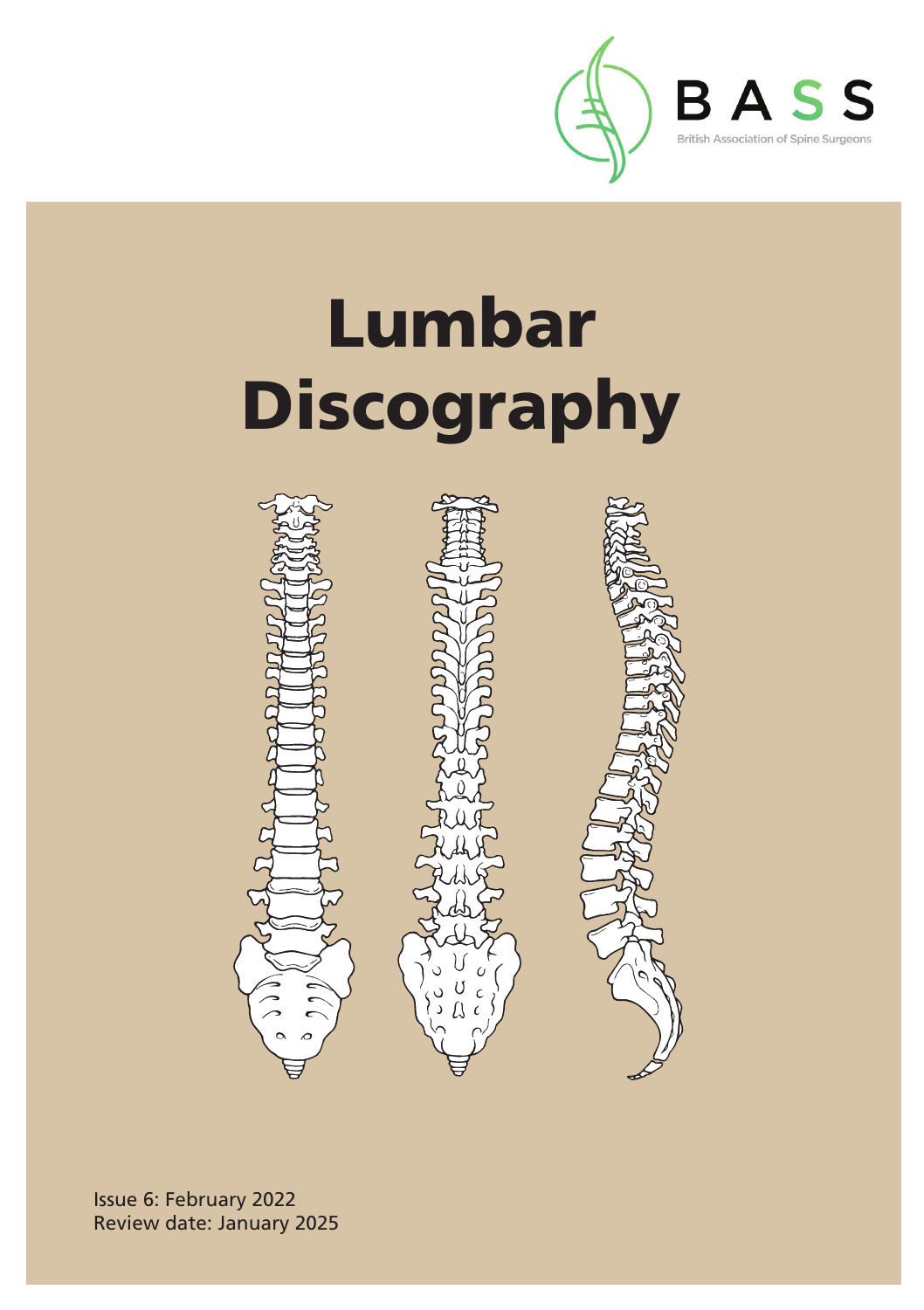People who complain of disabling low back pain, despite extensive conservative treatment (physiotherapy, medications and pain management programmes), may have had an MRI scan which have shown small disc bulges, degenerative changes (wear and tear) or tears in the wall of the intervertebral disc. These findings however, may not necessarily cause pain. An 'abnormal looking' disc may not actually be painful but likewise, a disc which appears minimally affected can be associated with severe pain. Everyone experiences natural age-related changes but not everyone experiences disabling pain.



#### Examples of disc problems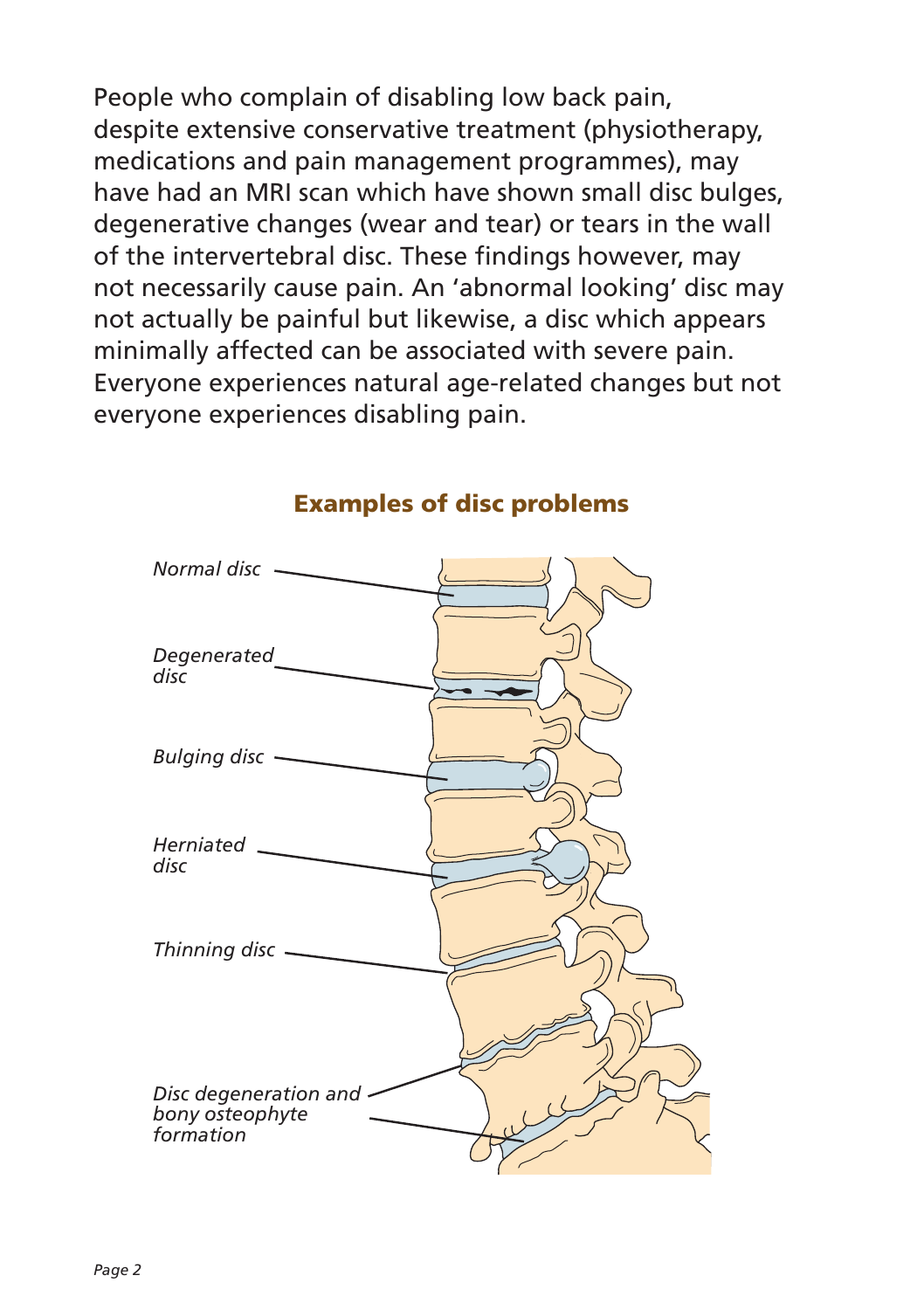Lumbar discography, also known as a discogram, is an investigation that can determine whether or not the intervertebral disc is actually responsible for the pain experienced. Pain that is believed to arise from a disc is commonly known as discogenic pain. The most common reason for performing discography, is part of the surgical planning prior to having a lumbar interbody fusion, where the pain generator (in this case, the disc) is removed and the vertebra fused (joined) together.

The intervertebral disc is the structure that is between vertebrae (bones of the spine). It acts as both a spacer and a shock absorber. The disc is composed of two parts: a soft gel like centre (the nucleus pulposus) surrounded by a tougher fibrous wall (the annulus fibrosis).

![](_page_2_Figure_2.jpeg)

Sometimes when the intervertebral discs lose their flexibility, elasticity and shock-absorbing characteristics, the tough outer layer of ligaments that surrounds the intervertebral disc may weaken and tear causing the central gel to bulge into the nerve canal (termed a disc protrusion or prolapse). This can cause inflammation to the surrounding area and some of these discs can be a source of continuing low back pain, groin pain, hip pain and/or pain in the legs.

If the symptoms are severe and chronic and have not responded to physiotherapy, the disc can be tested to diagnose whether it is the source of the pain the patient is experiencing.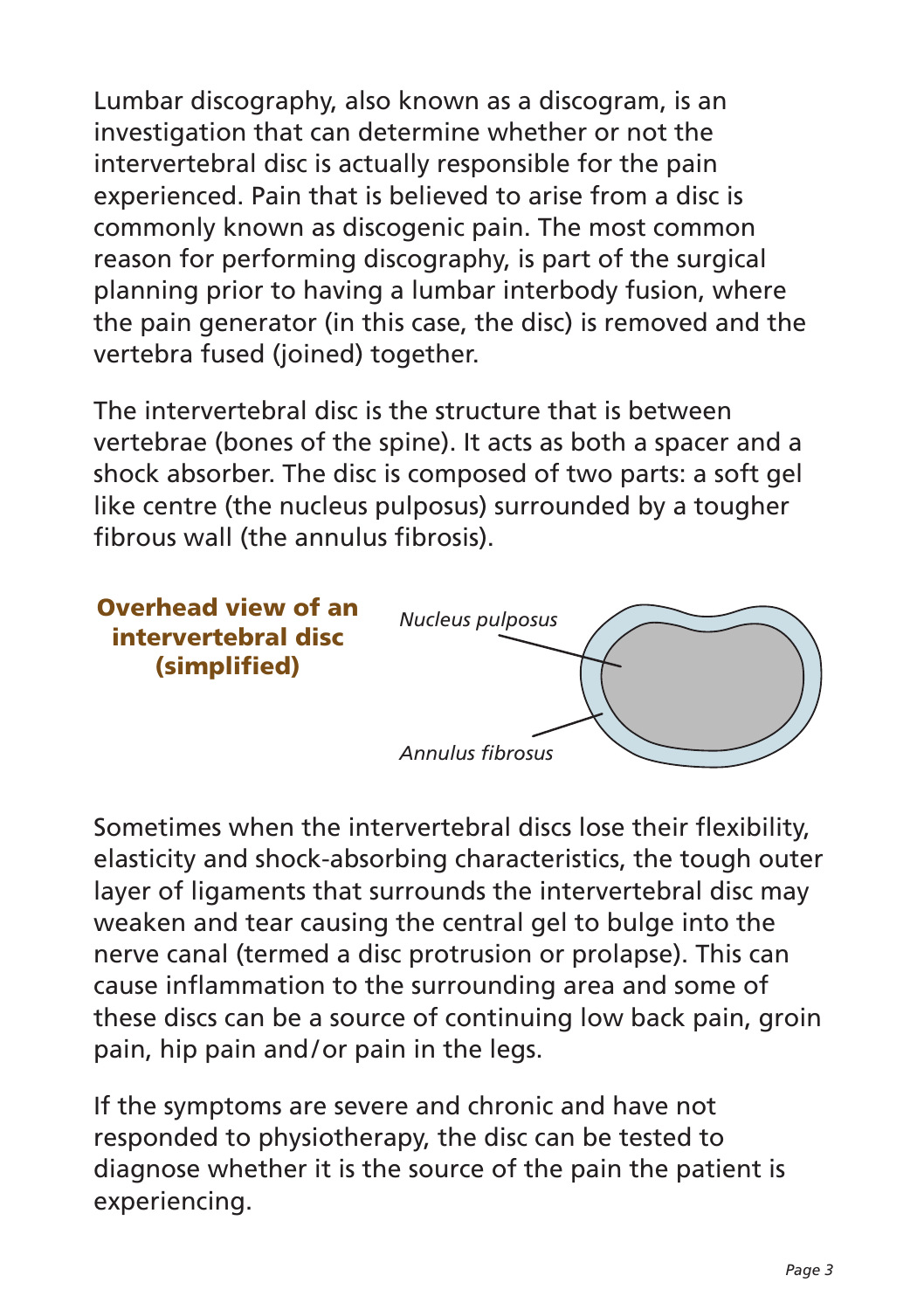# About the procedure

The procedure is usually carried out using a combination of sedation (so you are asleep) or local anaesthetic injection, although a general anaesthetic is sometimes advised. You will be asked to lie down on a couch on your stomach or side. The skin on your back is cleaned with antiseptic solution. A radiograph (X-ray) is used to guide placement of a needle into the centre of the disc. X-ray views are taken both from the back and the side to reveal the flow of radiographic contrast (dye - X-ray visible) liquid as it is injected into the disc (see images).

![](_page_3_Figure_2.jpeg)

X-ray images of procedure

Once the X-ray images confirm that the needle is in the disc that your surgeon believes may be causing your pain, a local anaesthetic is injected into it.

Usually patients are just admitted for day case surgery (no overnight stay) as a rapid recovery from any sedation/ anaesthetic is expected. The local anaesthetic can cause some temporary numbness for a few hours after the injection.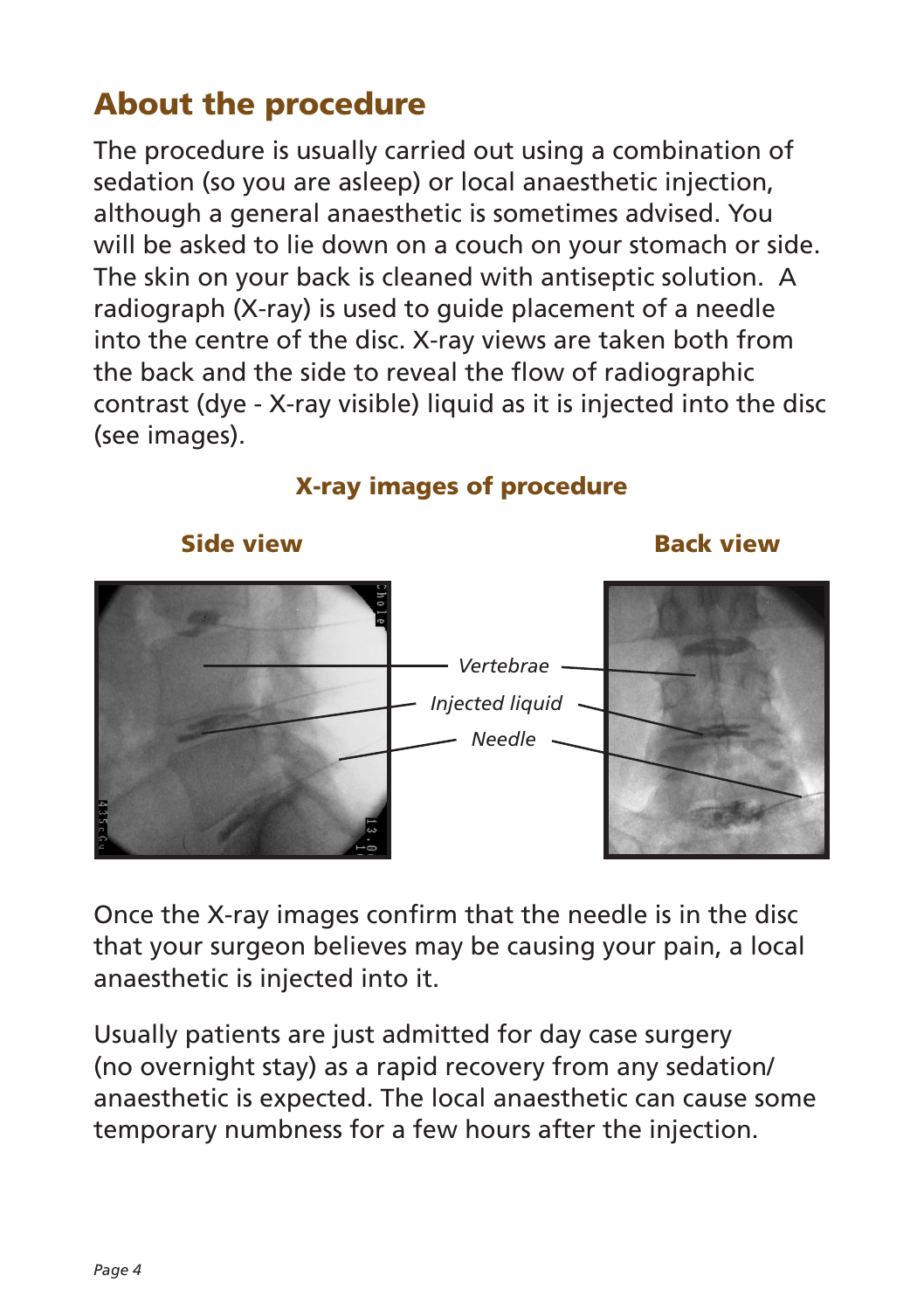You will be asked to keep a pain diary to note down any change in the level of pain you experience over the next few days. This will help us to confirm whether or not the disc is the source of your pain. You should continue to take your usual pain relief medication unless you feel benefit from the treatment. It is important however, not to stop taking certain pain relief medication suddenly, such as morphine or neuropathic medication (gabapentin, pregabalin or amitriptyline). It would be necessary to gradually 'wean' yourself off these medications– your GP can advise you if necessary.

# Risks and complications

Fortunately, there are very few risks associated with discography. The most common side effect is increased discomfort, which is temporary.

Very uncommon risks include:

- **bleeding.** You must inform your consultant if you are taking tablets used to 'thin the blood', such as warfarin, rivaroxiban or clopidogrel. It is possible you may need to stop taking these before your injection
- **disc infection.** This can be serious as it is very difficult to treat but fortunately it is very uncommon. Although rare, it is important that the skin on your back is clear of skin conditions like psoriasis or eczema as these can increase the risk
- **a needle injury to the dura** (the membrane around the nerves). This is usually apparent at the time of injection and can result in a small leakage of the cerebrospinal fluid (CSF), which can lead to a headache (when standing and walking) for a few days afterwards. If this does occur, you may be advised to lie down for a few days until the leakage stops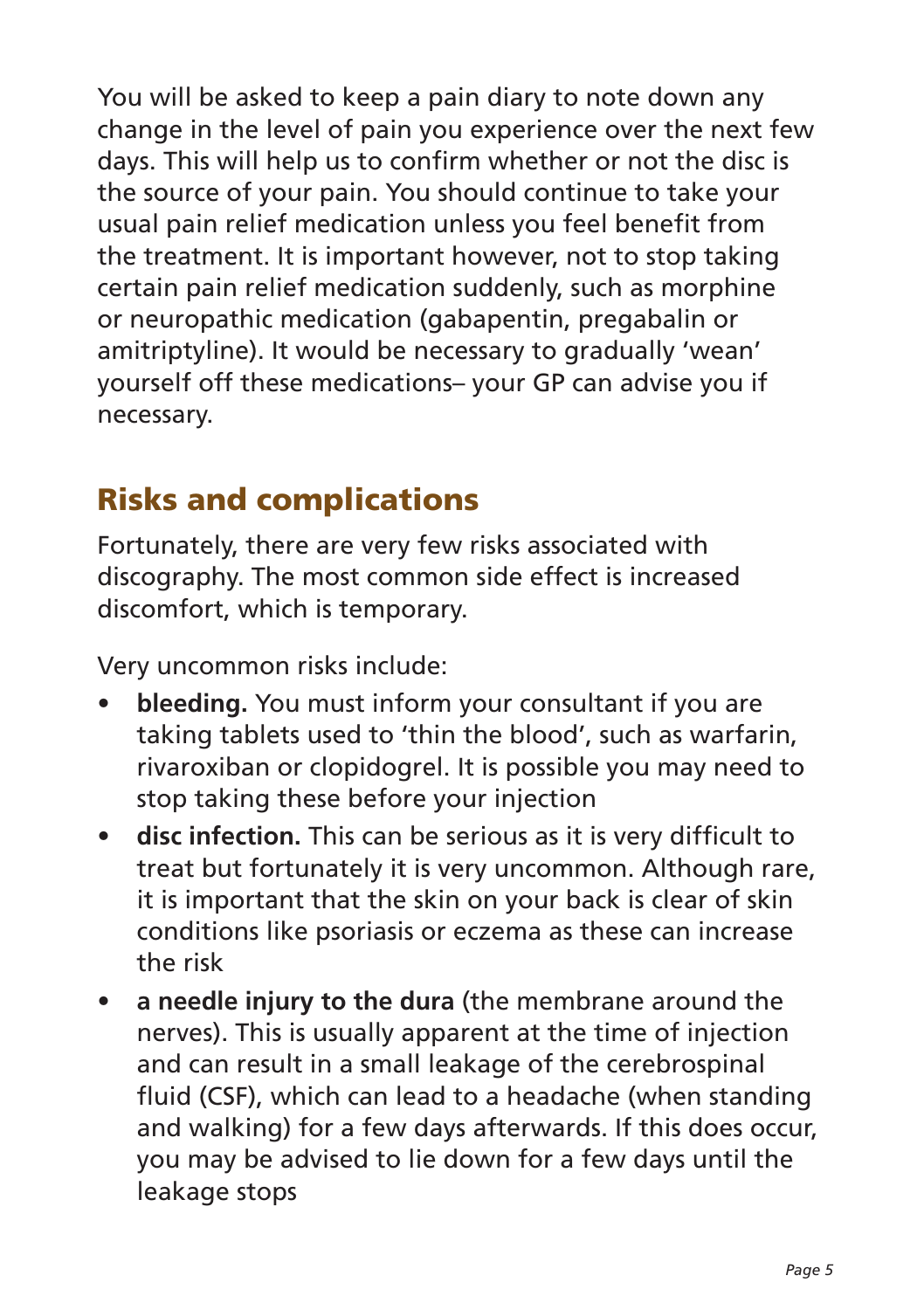• **allergic reactions to the medications or radiographic contrast (dye) used.** Serious consideration is necessary for patients who are known to have chronic kidney disease (CKD), as the dye can adversely affect the kidney function, which in rare cases could lead to kidney failure.

Sometimes, it is difficult to place the needle and inject directly into the disc due to the presence of bony overgrowths or the space being too narrow. In this situation, the pain relief from the injection may not be quite as effective.

### What to expect in hospital

After the injection, you will be helped back into bed and taken to the recovery ward for a short while, where a nurse will check your blood pressure and pulse. Oxygen may be given to you through a facemask to help you wake up, if required. You will then return to the ward.

Once back on the ward you may have some increased discomfort in your back and/or legs, which the nursing staff will help you to control with appropriate medication. When you are fully awake you will be allowed to get out of bed.

# Going home

You will normally be allowed home within a couple of hours of having had the injections, once you are up and about. If you have had sedation or general anaesthetic, you should not drive for 48 hours and a responsible adult should remain with you overnight. Please arrange for either a friend or relative to collect you from hospital.

If you qualify for patient transport and are likely to require this service, please arrange this through your GP before admission.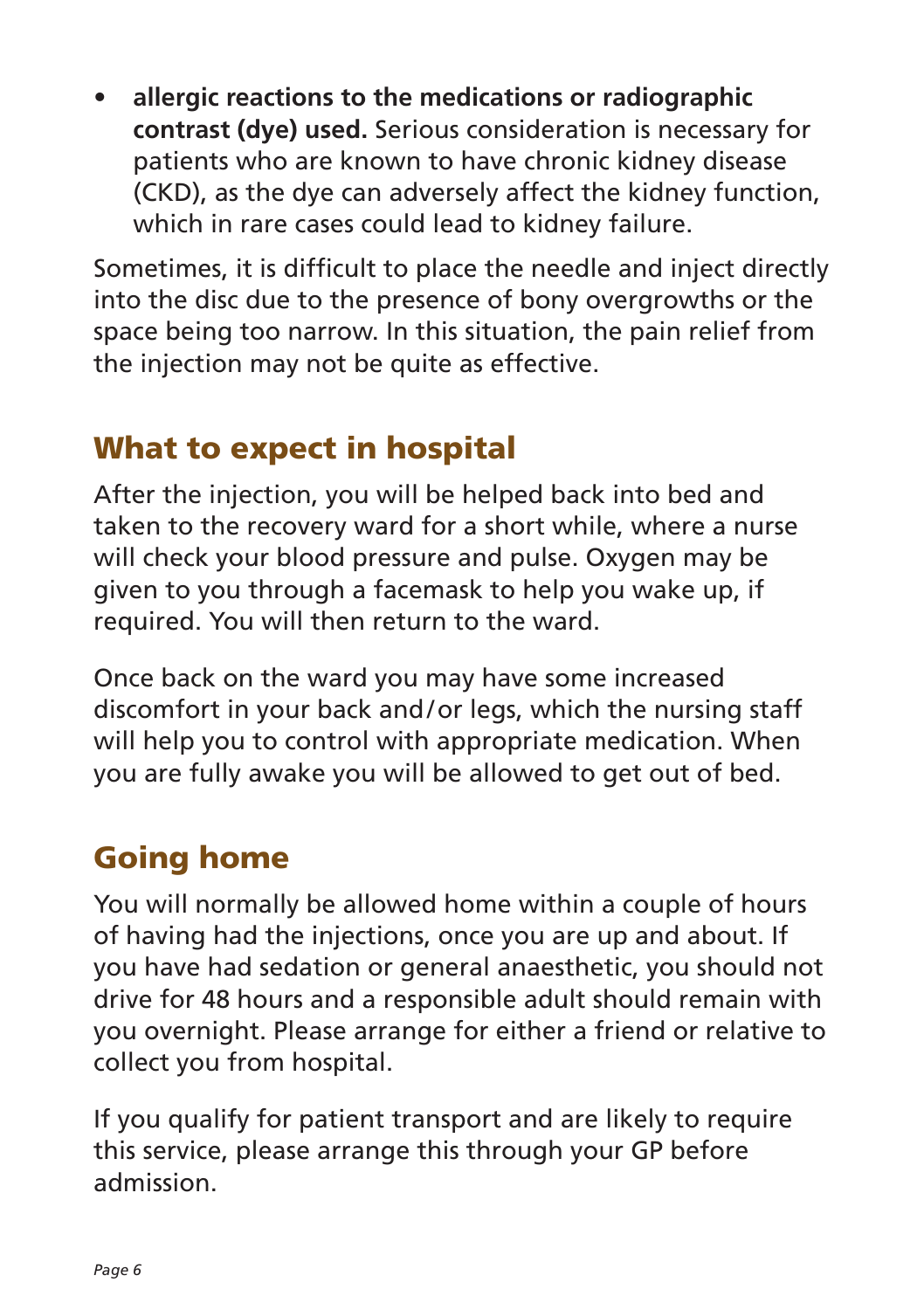### **Work**

You may be advised to take the next day off work, if you had sedation or general anaesthetic. However, you may feel that you need longer if the pain persists. The hospital can give you an off-work certificate or you can ask your GP.

# Follow-up

Your surgeon will advise you when you need to attend clinic after your procedure. Please bring the pain diary you completed following your procedure with you to this appointment. The results of the discography and the possible treatment options or surgery that are available will be discussed with you at this appointment.

If you have any queries about the information in this booklet, please discuss them with the ward nurses or a member of your consultant's team.